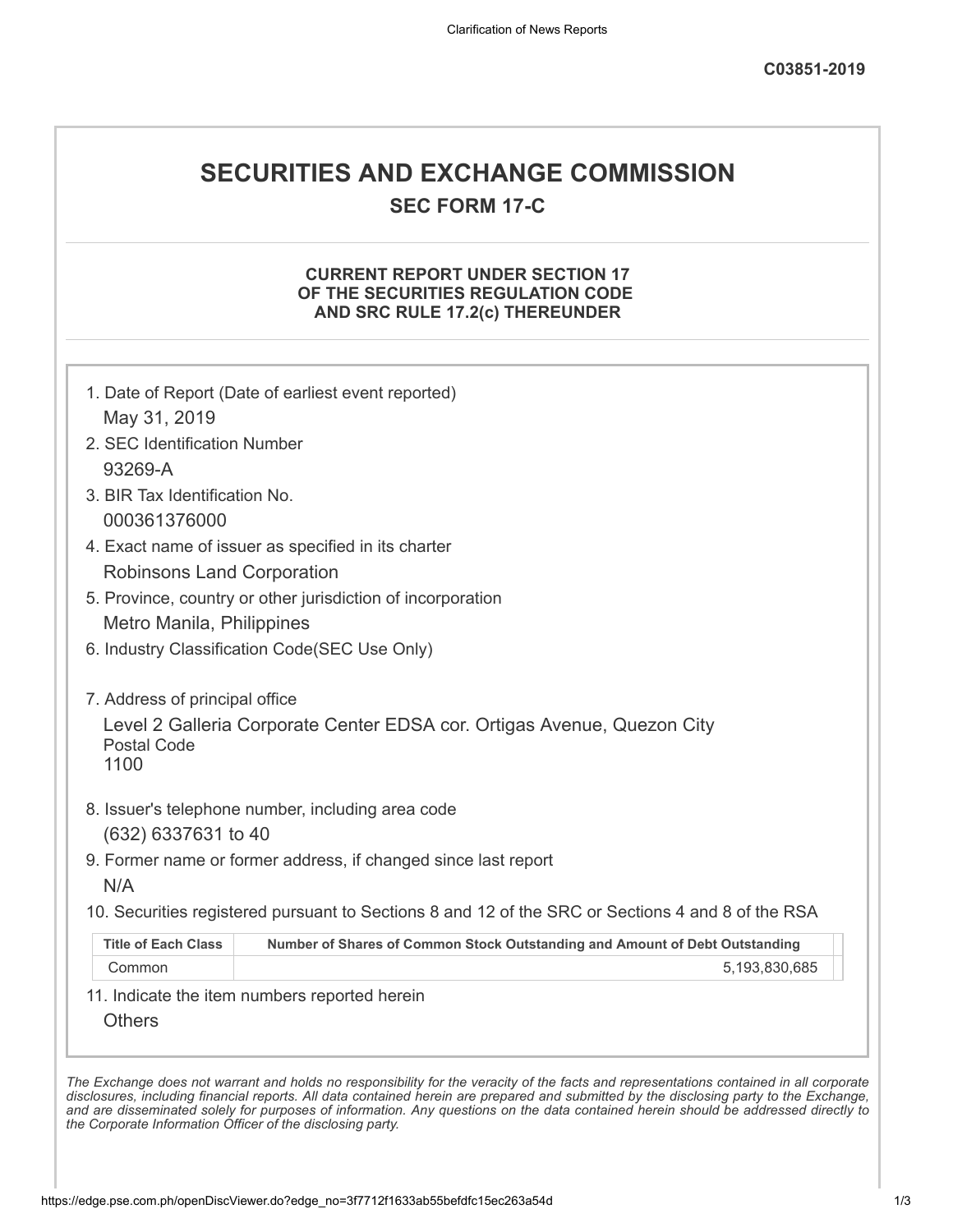Clarification of News Reports



**PSE Disclosure Form 4-13 - Clarification of News Reports** *References: SRC Rule 17 (SEC Form 17-C) and Section 4.4 of the Revised Disclosure Rules*

**Subject of the Disclosure**

Clarification of News Report

**Source** Inquirer.net **Subject of News Report** "RLC to build 200-ha township in Clark" Date of Publication May 31, 2019

**Clarification of News Report**